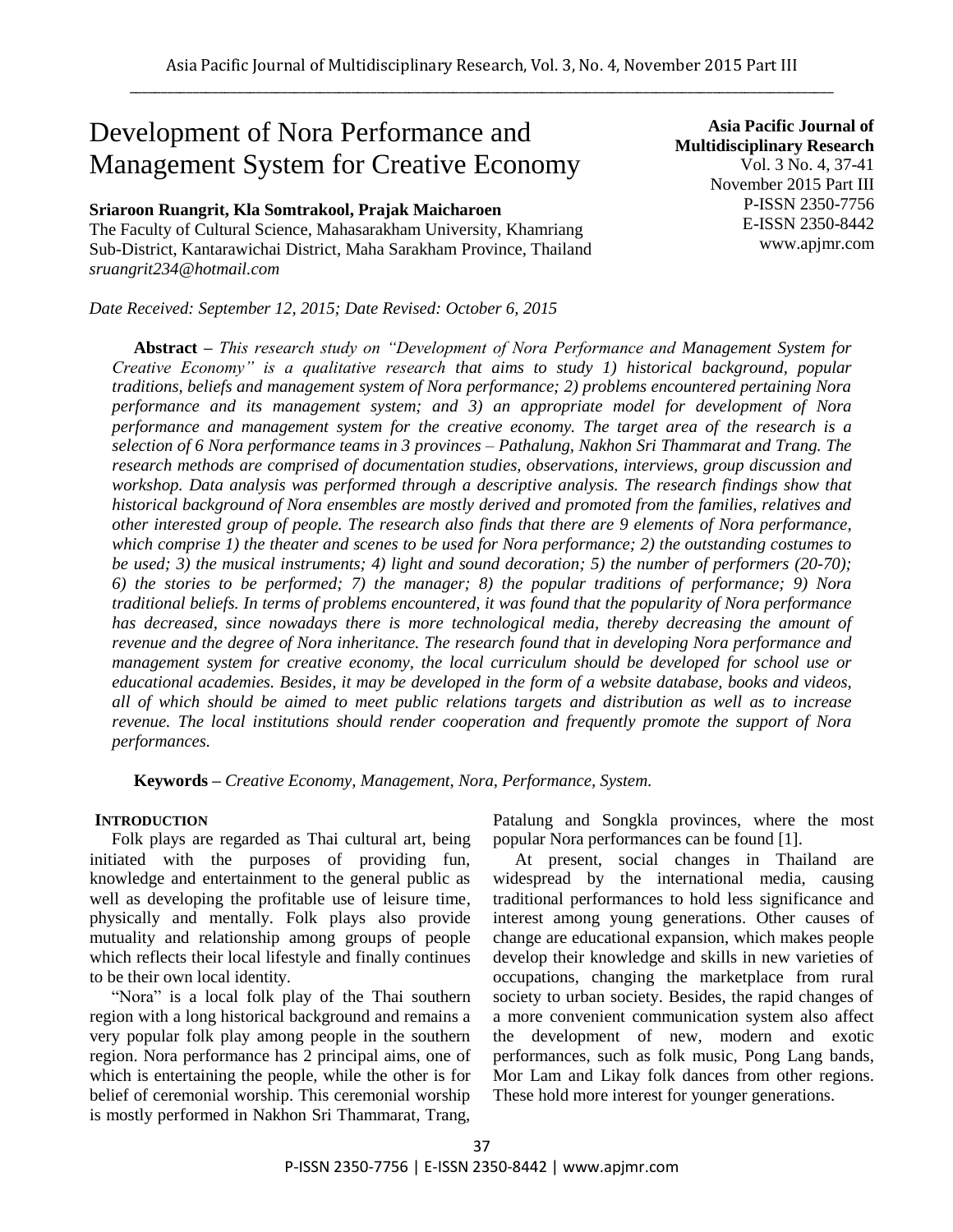Due to the aforementioned causes of change, the researchers realised the need to find appropriate ways to promote development of Nora performance and other compositions in order to comply with the rapid changes in society. This is particularly important in terms of the art of performance and management system of Nora organization, which should be concentrated in terms of the developmental approach through creative economy and brought into the mainstream for increased revenue.

## **MATERIALS AND METHODS**

This study is a qualitative research aimed at studying the historical background, popular traditions, beliefs and management system of Nora performance, as well as studying the problems pertaining to Nora performance and its management system and discovery of an appropriate model for development of Nora performance and management. The researchers selected the target area through sampling selections at 3 southern provinces where Nora is an outstanding performance. These 3 selected provinces were Pathalung, Nakhon Sri Thammarat and Trang where 2 Nora performance teams were selected per province, making 6 Nora teams all together as the target groups. The research methods were documentation studies, observations, interviews, group discussion, workshop and data analysis. The results are presented as a descriptive analysis.

# **RESULTS AND DISCUSSION**

Cultural inheritance of Nora performance was found to be passed down by relatives from generation to generation and the performance has had a similar identity through time. This is in accordance with Brown's Theory, which stated that the recognition of new attitudes of the people in a society may have to rely on many significant factors [2]. These factors include the positive belief or trust in the capacities of people to promote environment and social development, readiness for the open-minded acceptance of new things or new experiences and strong intentions to walk through their own and their descendants' final goals successfully. Besides, upon the establishment of Nora performance troupes, the cultural heritage of old generation Nora teams continues to spread into the new groups. This is regarded as a significant factor in stimulating the new generation of Nora groups to develop successful management systems. This is in compliance with the

cultural diffusion theory of Franz Boas, who stated that cultural heritage will be sustained if new communities adopt other cultural heritage with an aim to respond to the needs of the society [3]. This statement is also in accordance with the research of Pattaya Saihoo, who found that cultural plays or folk arts are the blueprint model of local groups of people or societies, which are established through their knowledge and understanding of creative thinking skills and desirable attitudes [4]. When these management systems are put together into practice, it will yield culture, which is the only single model for best sharing practices among people in the society. These best practices will respond to their needs given local conditions and factors.

It was found that past problems and situations of Nora performances were concentrated mainly on the catchphrases of Nora singing and delicacy of Nora dancing. However, at present fewer people are interested due to the opinion that Nora performance is not as amusing as watching modern music bands. This opinion is confirmed by the statement made by Jintana Noona, who argued that the decrease of Nora popularity has been caused by the opportunities of people in selecting other types of more interesting media, such as radios and television broadcasts, movies and other entertainment forms [5]. Noona proved that people now have more alternatives in terms of selecting their recreational and entertainment activities.

In terms of the impact caused by the more significant role of modern media, it was found that this impact has turned Thailand into a society dependent on new information and all types of technological media play a role in transferring new cultural practices into Thai society. This has particularly impacted the young teenagers, who always undertake the fast track of preferences in new cultural performances. This situation is in accordance with the research of Sutthiwong Pongpaiboon who stated that the folk cultural degeneration in the past decade is due to three principal causes: 1) Every technical field is developed based on Western theories, with a lack of basic knowledge and understanding in terms of self esteem, 2) Technological development has physically stimulated the needs of rural people, thereby making them change their actual status from producers in the workforce to consumers instead, 3) The social value of urban society is found to have spoiled or broken away the original value of the rural society, thereby making rural people lack generosity and harmony, as well as unity among themselves [6-8]. Modern generations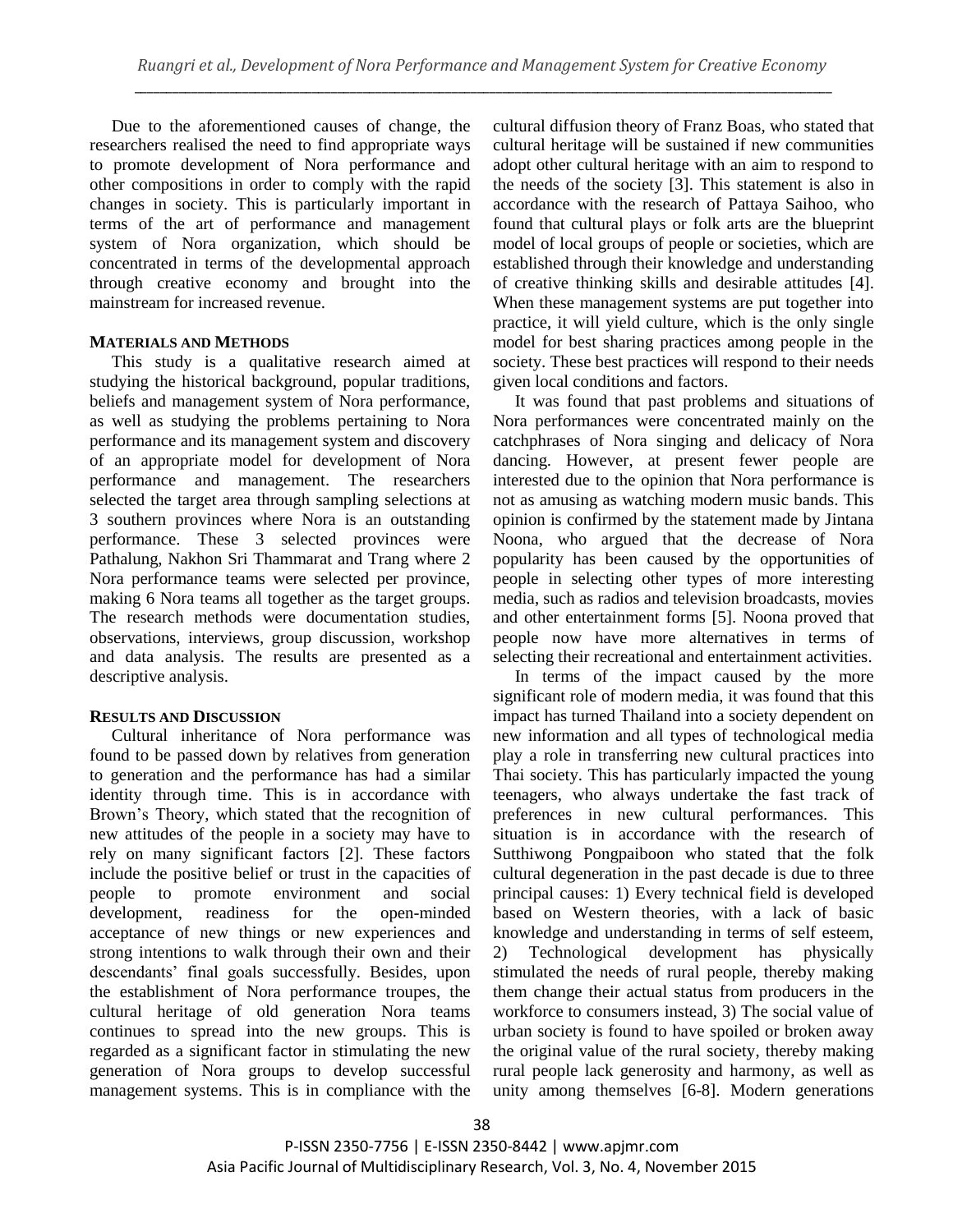have become concentrated on materialism rather than psychological awareness and this is seen by Pongpaiboon to be a cause of disunity among the people, as well as causing great loss of cultural heritage, which is very dangerous to the country as a whole.

In terms of the inheritance of Nora cultural performance, it was found that the new generations have less interest due to their opinion that Nora is an ancient art. Besides, it is too difficult to learn and needs dedication or interest to practice. For these reasons, most young people fail to continue with their professional Nora practice. This has been confirmed by Dusit Numfon who described his feeling of anxiety towards the rapid decline in popularity of local old songs [9]. He believes that this situation may have been caused by the old age of the original singers, who have less opportunity to perform the shows and have not trained their offspring to inherit their skills. Moreover, it may have been caused by the people themselves who have their own opportunity to choose particular entertainment. It may also have been caused by the current social situation in which international culture has a more significant role than Thai culture. These reasons confirm the position of Jintana Noona, who believes the limitation of local art performances is caused by narrow cultural transfer among relatives or neighbors [5]. Therefore, there is a lack of inheritance opportunity outside the family unit. Besides, this kind of art is deemed very difficult and needs particular skill to be performed professionally.

In terms of revenue, the present economic situation may cause the decline of employers who bargain for low cost of hiring Nora performers and this has reduced the earning potential of every Nora group. This is in accordance with the New Adoption Theory of Roger [10, 11]. Rogers identified five stages in the new adoption process: 1) Step of awareness, 2) Step of interest concerning details of new things, 3) Step of evaluation for making decisions on which new things are good and of interest, 4) Step of trial for making decisions to find out whether it would be worth doing, 5) Step of adoption to see whether the new things being evaluated beforehand should be adopted.

According to the recommendations of the key informants regarding the model for Nora Performance and Management System for Creative Economy, it was concluded that Nora clubs or councils should be established in order to organize the teaching and learning activities according to the educational curriculum. In doing this, video tape recordings through DVD may be developed and public relations through several media channels should be set up, especially with local newspapers, information boards and on the internet. There should also be social media promotion. Besides, some souvenirs should be produced to supplement the income of Nora performers. These recommendations conform to the conclusions of Seree Pongpit who described promotion of folk art development as an outstanding way to manage and increase the value of cultural performances [12]. These cultural performances can be adapted so as to be in compliance with rapid social changes. The adaptation and adoption of folk cultural performances should be done frequently and continuously, no matter how fast or slow. On the other hand, Kanjana Kaewtep has described the initiation of the audience market for folk cultural performance [13]. Kaewtep deems it necessary to first understand what is going to be built in the market place. She argues that audience markets are now being promoted unexpectedly and unsystematically. For example, in some local educational institutes Nora, Mor Lam and Likay courses have been founded, all of which are seen to increase the number of folk cultural audiences. However, teaching and learning in educational institutes may not identify with the real situation in society and may not help to build the number of artists. Regardless, this method proves that interest in Nora performances can be successfully developed.

# **CONCLUSION AND RECOMMENDATION**

The historical background of Nora folk performance is promoted in terms of Thai southern identity which has been inherited from relatives. The dissemination of knowledge has continued from generation to generation. There are several elements and compositions of Nora performance. For example; the stage or theater, the scene and decoration of light and sound, the number of responsible skilled performers, the traditional beliefs and the performance practices.

In terms of management system of Nora performance, there are 4 things to be considered:

- 1. Financial and payment system working performances and payment should be managed systematically, be of an appropriate standard and equitable to all concerned.
- 2. Public relations public relations should be done through modern media with appropriate costs to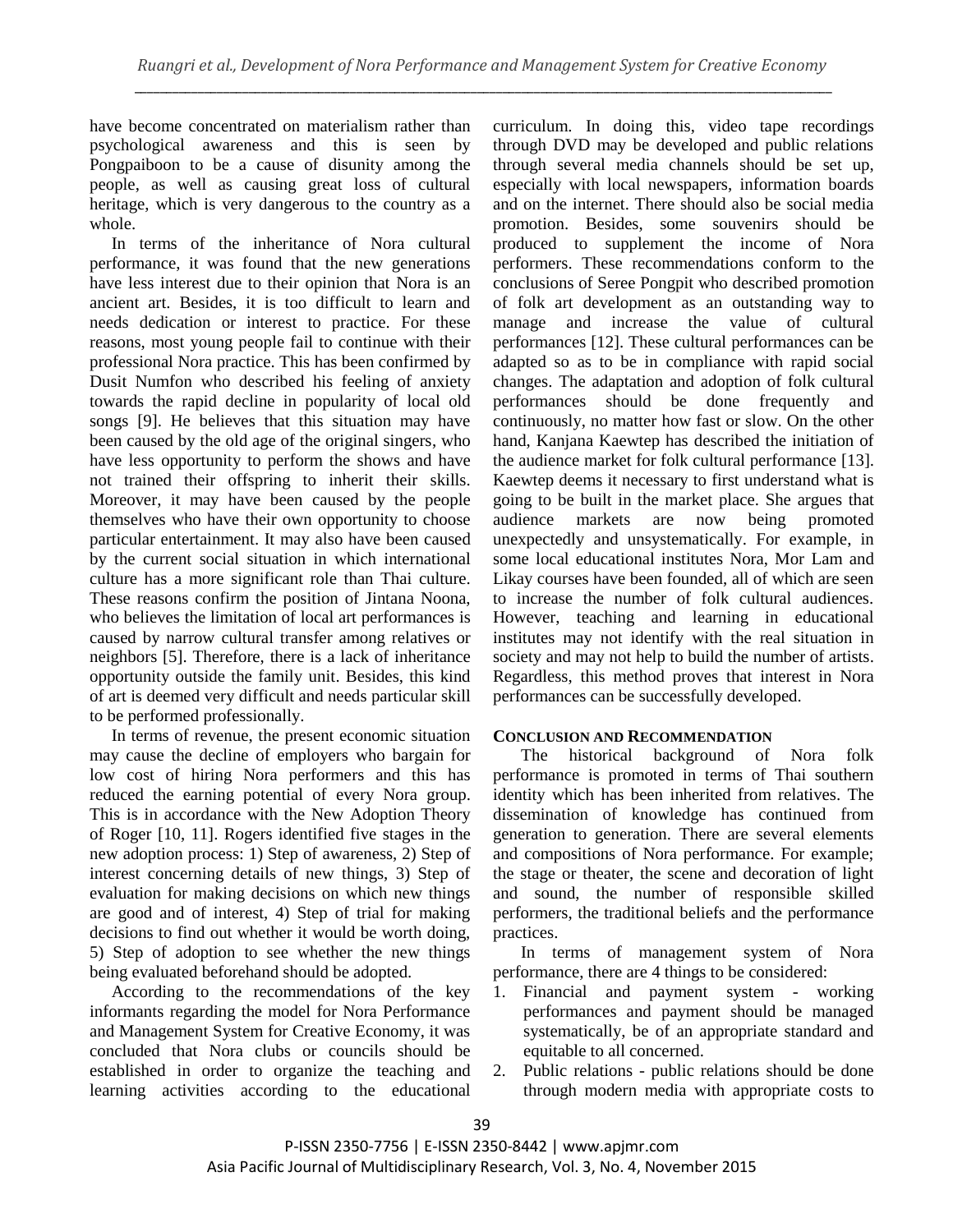reach a variety of target groups through various channels.

- 3. Personnel development Nora performers should promote their professional skills and development and be capable of valuable performances for the audience.
- 4. Revenue development Revenue should be developed in terms of creative economy through income generating activities. These include development of media or performance equipment such as costumes, embroidery, souvenirs and videos and DVDs of Nora performances, all of which may raise additional income for the Nora teams.

It was found that the new generations consider Nora performances boring and outdated. On the other hand, some contemporary Nora performances have integrated folk music, singers and dancers into the show and are deemed more attractive as a result. Moreover, the audiences nowadays have adopted new cultural preferences from technological media, including movies, TV soap operas and other shows, which are easily understood, amusing and more exciting. Regarding the inheritance of Nora performances, the new generation lacks interest due to their opinion of this kind of art as being difficult to learn and train for. Nora performers are also seen to have fewer employment opportunities due to the stage of present economic downturn.

The model for development of Nora performance and management system for creative economy can be categorized into 6 dimensions:

- 1. Stage and scene of Nora theatre there are 3 types of theatre: spiritual theatres for paying worship to Nora ancestors, ancient theatres and Nora theatres for performances incorporating folk music.
- 2. Nora costumes the costumes need to be developed in terms of their style, colour and materials, so as to be easy to make with easy-tofind materials and cheaper to produce.
- 3. Musical instruments the musical instruments need to be developed by integration of international musical styles with folk music.
- 4. Light and sound apart from lighting on stage, Nora performers may have to develop the lighting and sound themselves to produce a more skilful, more attractive, more exciting atmosphere.
- 5. Performers Nora performers have to understand the needs of the audience. They should always update their actual knowledge and develop

varieties of their own skills in order to satisfy the audience.

6. Programs of Nora performance - the programs of the shows may actually be selected from some short stories of Thai literature but the new trend of performances may be adapted to include folk music and dancers at the end of the show.

This study is a collection of information on the problems and weaknesses of Nora art performance in the southern region. The study also found appropriate channels or methods for developing the management system, both in terms of performing the show and preparing the stage or theatre as well as equipment and materials, transferring knowledge, administration, management and income generation so as to make the art of this field remain creatively sustained.

## **Recommendations for the application of this research**

- 1. The Nora performance teams may apply this research for developing the model of their Nora performances in order to make this field of art remain progressive and sustained.
- 2. The government and non-government organizations at the provincial level may take into consideration how to maintain the conservation and development of Nora performance as the art of the southern region as well as finding the appropriate ways to sustain income generation.
- 3. The Tourism Authority of Thailand as well as the Fine Arts Department, Ministry of Culture may promote development and support the art of Nora performance so as to highlight southern cultural tourism promotion at a provincial level.

## **REFERENCES**

- [1] Nijarun, N. (1993). *Embroideries: Heritage in the past*. Bangkok: Silapa Bannakarn.
- [2] Brown, J.M. (1976). *From ancient Thai to modern dialects*. Bangkok: Social Science Association Press of Thailand.
- [3] Boas, F. (1940). *Race, language, and culture*. Chicago, IL: University of Chicago Press.
- [4] Saihoo, P. (1993). *Social mechanisms*. Bangkok: Chulalonkorn University Press.
- [5] Noona, J. (1990). *Role of decay on Rong-Ngeng Tanyong*. Masters Dissertation, Chulalongkorn University, Bangkok.
- [6] Pongpaiboon, S. (1999) Southern Folk Play. In: Southern Cultural Encyclopaedia. Bangkok: Siam Press Management.